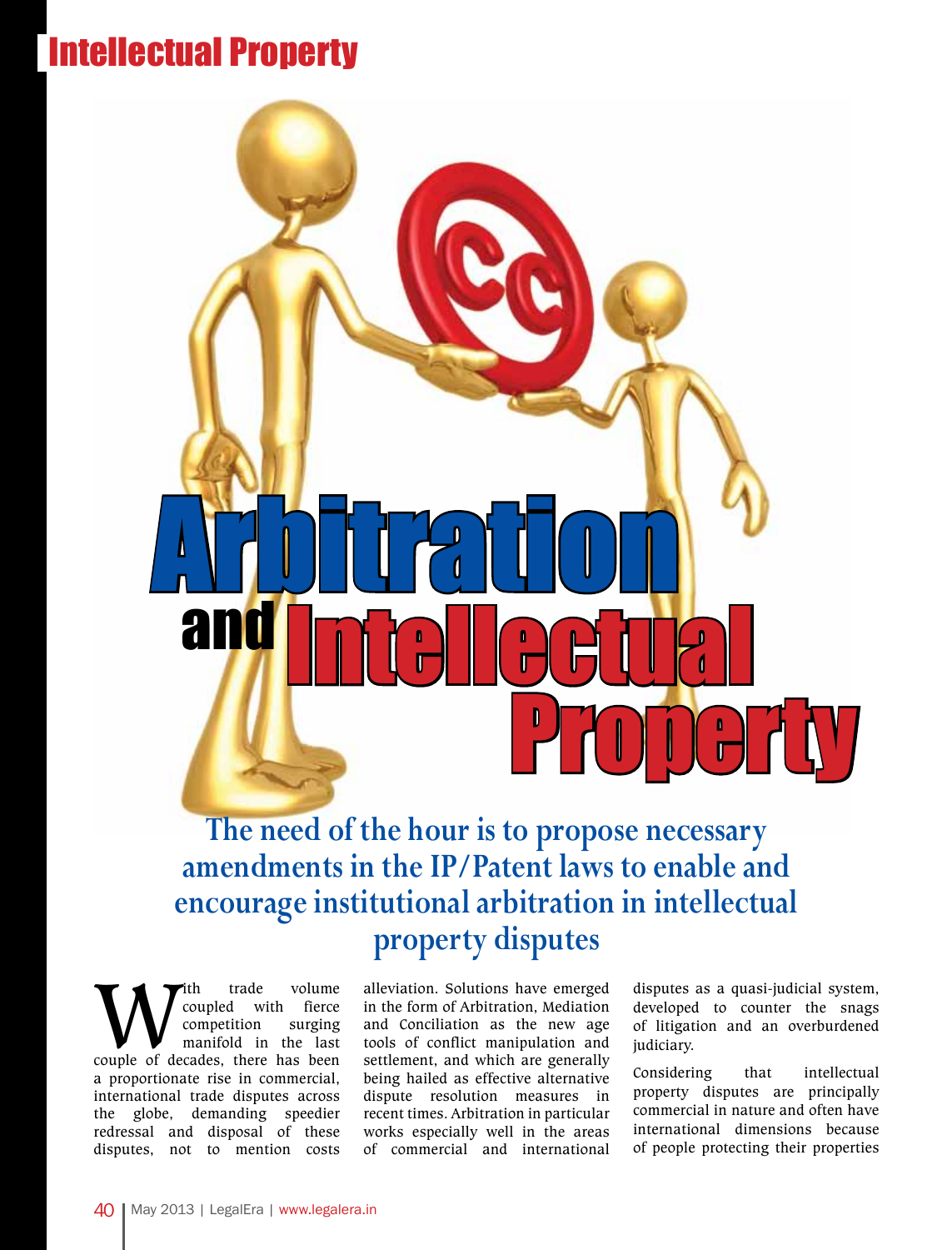# Intellectual Property

or licensing them in multiple jurisdictions, the ambit of this article is to explore how the mechanism of arbitration have been applied to conflict management of intellectual property rights and to gauge its effectiveness quotient for the future. One cannot ignore that IPRs are now an integral constituent of intangible corporate assets of a corporate entity and demand the same treatment and benefit of law as their corporeal counterparts.

Though with the enactment of the Arbitration and Conciliation Act of 1996 (based on the UNCITRAL Model Laws of Arbitration) and in departing from the earlier, outdated Act of 1940, India has clearly taken the right step in the right direction, as a practice to be adopted, 'arbitration' is nascent, still evolving, and yet to gain a foothold in India. Woefully, the spirit and the philosophy behind the conception of the law is missing in its implementation despite the new beginning, as the system seems plagued with loopholes and shortcomings for not having adequately developed to be the quick and cost-effective mechanism for resolution of commercial disputes as is supposed to be. Nonetheless, the fact that during 2004-2007, the Supreme Court decided 349 arbitration cases and the Delhi High Court's mediation and conciliation centre decided 668 out of 868 cases, indicates a growing appreciation of the importance of arbitration as an alternate dispute resolution mechanism in India. (E&Y Study)

#### Arbitrability Of IPRs

If recent judgements, both internationally and nationally are anything to go by, then it would not be wrong to say that IP battles are protracted, expensive (with humongous quantum of damages being awarded), complex, considering the intangibleness of the properties in dispute and the nuances of the technology, as well as requiring domain knowledge in settling issues. Intellectual property disputes have a number of peculiar characteristics like criticality of time in view of the shelf life of products (read software) or the life of the intellectual property itself (as in patents), applicability of the exclusive rights and entitlements in relation to grants, validity and extent, maximum flexibilities afforded by the domestic law, etc. that may be more efficiently addressed by arbitration than by court litigation.

Lawyers and litigants have observed that the length and high cost of patent/IP litigation is primarily due to the prolonged periods and costs of discovery related to addressing difficult technical issues as well as educating both the bar and the bench on the same sufficiently to understand the case; not to mention the additional costs of counsels, technical and financial experts. Studies in the US suggest that the average cost of litigation in patent disputes is \$2 million and the average length of time to final judgement for litigated patents is 12.3 years, or over half the lifetime of the patents. Author William Kingston (1995) states "An important reason why intellectual property (IP) is far less effective for generating innovation than it could be is the excessively high cost of resolving disputes. This largely reflects the use of ordinary court arrangements to determine what essentially are technical issues." Kingston proposed mandatory arbitration of patent disputes along with legal aid to the party that does not appeal the ruling to the courts.

In fact, concern over the high costs of patent litigation led to the enactment of 35 U.S.C. § 294 in 1983 in the US, authorising contracting parties to settle their patent disputes through 'binding arbitration'. Recently, a ratio supporting arbitration in patent disputes was laid out in Promega Corporation v. Life Technologies Corporation IP LLC on March 28, 2012, where the United States Court of Appeals, Federal Circuit, confirmed the opinion of the District Court to compel arbitration between the Appellant and the Respondent with respect to a dispute arising between the parties out of a Patent licensing agreement. Previously, federal courts



*Partner* **Anuradha Maheshwari Lex Mantis**  *Advocates & Legal Consultants*

had ruled that private settlements (arbitration) of patent disputes were unenforceable because they were contrary to public policy.

Likewise in India, arbitral awards relating to patent infringement or validity could be denied as being against public policy. In the ONGC v Saw Pipes case (2003), the Court noted that the concept of public policy connotes some matter which concerns "public good and the public interest" and that "what is public good or public interest has varied from time to time..." also noting that an arbitral award, "patently in violation of statutory provisions cannot be said to be in public interest". Public policy was given a far wider meaning than as held previously in the Renu Sagar v. General Electric Co. case (1993), increasing the scope thereby of judicial intervention and undermining the scope of IP arbitration. In yet another ruling, the Constitutional Bench of the Supreme Court on September 6, 2012 in Bharat Aluminium Co. v Kaiser Aluminium Technical Service, Inc. (where IPRs were also in dispute) overruling the Bhatia International ratio, decided that Part I of the Arbitration and Conciliation Act, 1996, had no application to arbitrations which were seated outside India, irrespective of the fact whether parties chose to apply the Act or not. This decision having far-reaching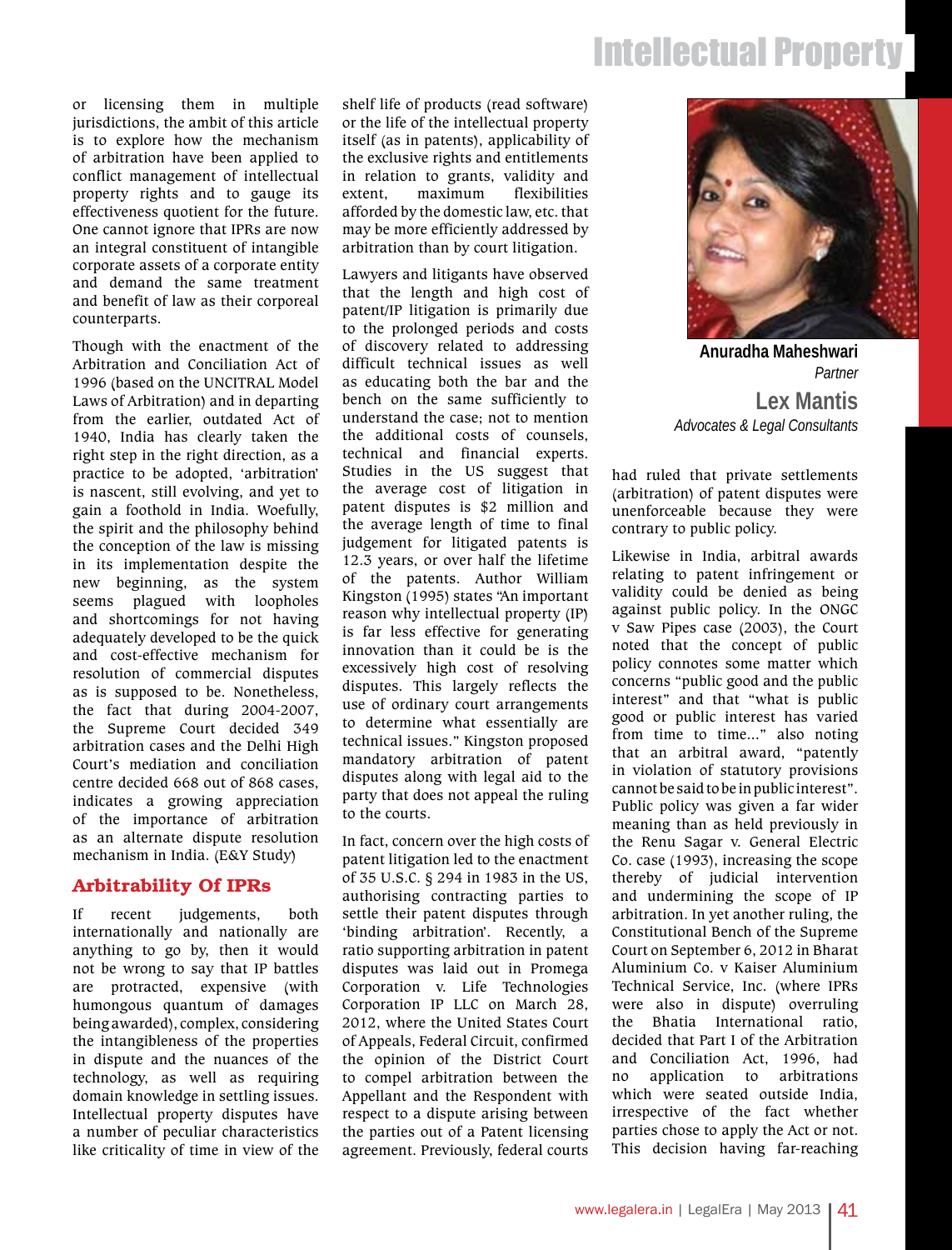### Intellectual Property

implications will now impact and affect decisions on whether to have the seat of arbitration outside India and thereby, international intellectual property transactions. The Parties in an international commercial arbitration having the seat of arbitration outside India cannot agree to have jurisdiction to be exercised by Indian Courts.

However, the argument against arbitrability of IP disputes, especially where international ones are concerned, stems from

An important reason why intellectual property (IP) is far less effective for generating innovation than it could be is the excessively high cost of resolving disputes. This largely reflects the use of ordinary court arrangements to determine what essentially are technical issues

the constraints of the territoriality of IP laws, especially in subjects like patents where perhaps issues linked to patent validity and public interest come under the scanner. In international patent arbitrations, the courts may refuse to enforce a foreign award based on a foreign law as being contrary to public policy and Indian interests. Patent matters in particular are considered not arbitrable as courts hold the exclusive jurisdiction to hear them in India. Though section 103 of the Indian Patent Act allows the Court to refer any question on patent validity to arbitration, generally speaking, the said Act and the Arbitration and Conciliation Act are silent on the enforceability of arbitral awards for infringement or validity.

Despite country specific IP laws, it is now broadly accepted that disputes relating to IP rights are arbitrable, just like disputes relating to any other type of privately held rights and especially those surrounding the development, use, marketing or transfer of granted IP rights as in licensing or any other such commercial arrangements. The WIPO initiative of promoting a Centre for ADR in IPRs with its strict policies of neutrality and confidentiality has provided a significant impetus to alternative dispute resolution mechanisms.

The WIPO Centre has introduced a channel of sector specific services in conflict resolution, some of which address IP issues relating to Biodiversity, Media, Entertainment and Sports, Information Technology and so on. Conflicts in the aforesaid sectors typically arise out of contractual obligations relating to joint ventures, licensing, franchising, and pertaining to broadcasting, merchandising, copyright, insurance, outsourcing, compliance, nondisclosure etc. Specialised channels of sector specific arbitration ensuring a speedy and economical resolution of disputes, is one of the several reasons why arbitration is emerging as a preferred mode of dispute resolution in the intellectual property space.

The Centre also plays an active role in drafting rules, model ADR contract clauses, setting up specialised panels and conducting periodical training programmes for mediators and subject matter experts from various areas and jurisdictions.

#### Advantages For Arbitration For IPR

Arbitration unlike a public trial is a private and confidential procedure and better protects trade secrets and other sensitive information that might be revealed in the course

of litigation. The advantages of arbitration in intellectual property disputes are numerous. Apart from confidentiality and liberty to choose arbitrators familiar with the law and technology, IPR arbitration offers the parties choice of neutral languages, laws, venues and flexibilities in proceedings in resolving the matter, especially when the conflict spans issues of different nationalities like say in cross licensing. An expert arbitrator could dispense with much of the discovery process and decide the case more quickly thereby eliminating costs significantly. It is increasingly being used to resolve disputes involving different jurisdictions. Arbitration as a mechanism ensures finality of the dispute because of limited appeal (also a disadvantage), more certainty about the timing of final judgement and plays a crucial role in balancing valuable business relationships by minimising adversarial and litigious stances of the opposing parties.

However, one of the biggest criticisms against arbitration in IP is that it is binding only between the parties and does not set a public precedent as regards its use as a deterrent to infringement and establishing a culture of integrity. Also, plaintiffs often prefer public battles to showcase their strengths, create public debates on important IP issues and improve their public image as part of their band management strategies. Other concerns against this tool of dispute resolution is the quality of evidence being admitted by arbitrators as not being subject to strict rules like in the courts of law and the derailment of the arbitral processes when technical experts lock horns. Parties also do not actually resort to arbitration primarily on account of finding suitable arbitrators or because of jurisdictional issues in case of international contracts.

#### Arbitration Practices

Practices in arbitration are not too many in terms of options and come in standard packages. The question therefore is the suitability and